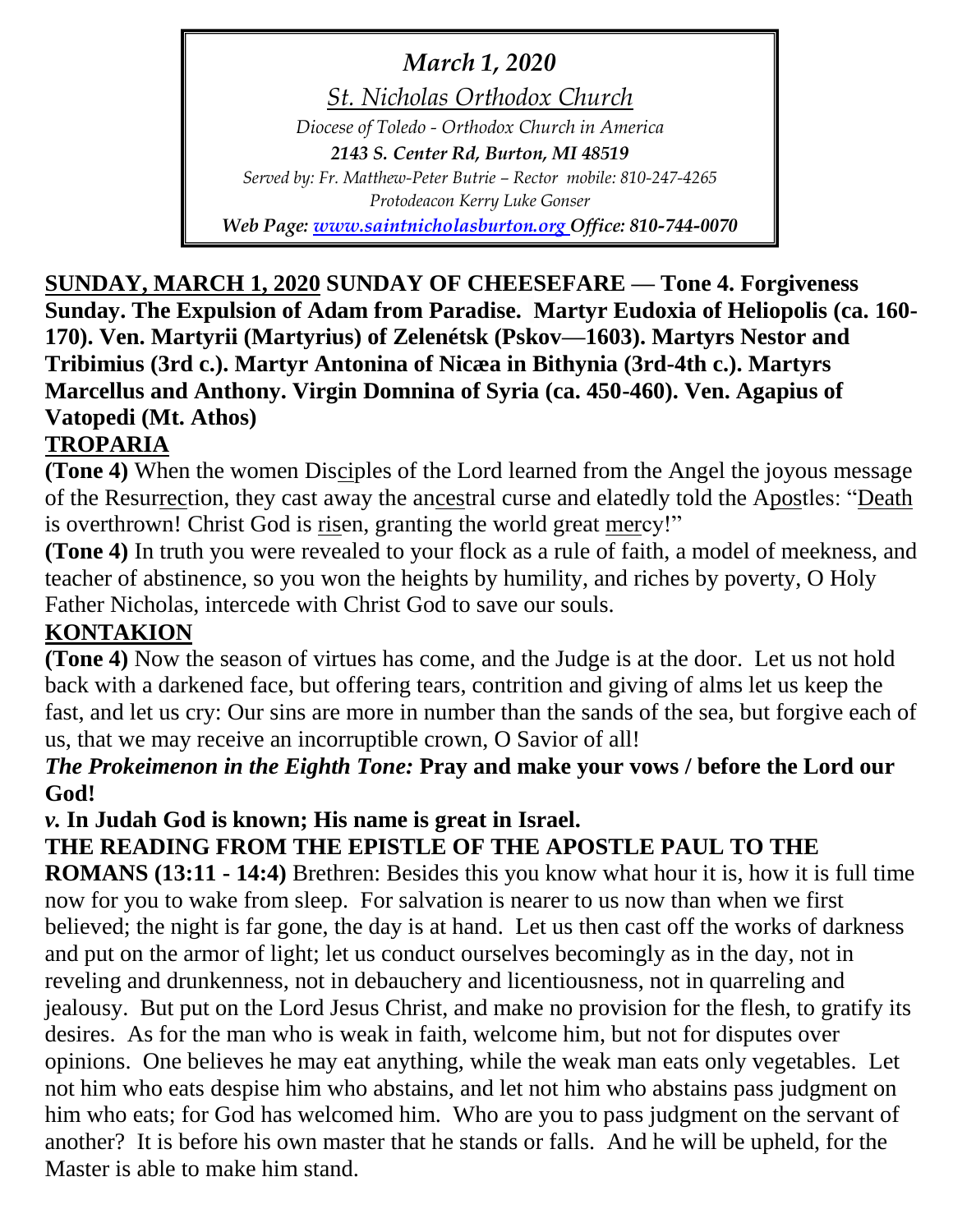### *Alleluia, Tone 6*

**v. It is good to give thanks to the Lord, to sing praises to Thy Name, O Most High.**

**v. To declare Thy mercy in the morning, and Thy truth by night.**

# **THE HOLY GOSPEL ACCORDING TO MATTHEW (6:14-21)**

The Lord said: "For if you forgive men their trespasses, your heavenly Father also will forgive you; but if you do not forgive men their trespasses, neither will your Father forgive your trespasses. And when you fast, do not look dismal, like the hypocrites, for they disfigure their faces that their fasting may be seen by men. Truly, I say to you, they have received their reward. But when you fast, anoint your head and wash your face, that your fasting may not be seen by men but by your Father who is in secret; and your Father who sees in secret will reward you. Do not lay up for yourselves treasures on earth, where moth and rust consume and where thieves break in and steal, but lay up for yourselves treasures in heaven, where neither moth nor rust consumes and where thieves do not break in and steal. For where your treasure is, there will your heart be also."

# **COMMUNION HYMN**

Praise the Lord from the heavens, praise Him in the highest! Alleluia! Alleluia! Alleluia!

#### **The holy Gospel according to Luke 24:1-12 (4th Matins Gospel)**

Now on the first day of the week, very early in the morning, they, and certain other women with them, came to the tomb bringing the spices which they had prepared. But they found the stone rolled away from the tomb. Then they went in and did not find the body of the Lord Jesus. And it happened, as they were greatly perplexed about this, that behold, two men stood by them in shining garments. Then, as they were afraid and bowed their faces to the earth, they said to them, "Why do you seek the living among the dead? He is not here, but is risen! Remember how He spoke to you when He was still in Galilee, saying, 'The Son of Man must be delivered into the hands of sinful men, and be crucified, and the third day rise again.' And they remembered His words. Then they returned from the tomb and told all these things to the eleven and to all the rest. It was Mary Magdalene, Joanna, Mary the mother of James, and the other women with them, who told these things to the apostles. And their words seemed to them like idle tales, and they did not believe them. But Peter arose and ran to the tomb; and stooping down, he saw the linen cloths lying by themselves; and he departed, marveling to himself at what had happened.

**Welcome!** We are honored that you have joined us in our celebration of the Lord's resurrection this day. If you are a first time visitor to our parish, we invite you to sign our guest book in the vestibule. If you have a question, a prayer request, or any need, please speak with Fr. Matthew, Deacon Luke, or with any parish member.

For our friends present with us who are not Orthodox Christians, please note that we have specific disciplines regarding receiving Communion. We ask that you refrain from going to Communion until you have spoken with Fr. Matthew after the Liturgy and understand our discipline and piety regarding this sacrament and its implication for responsibility towards and membership in the Orthodox Church. The bread and wine offered after Communion and the bread offered at the end of the service is available to all.

If you are an Orthodox Christian from another parish who has prepared in accordance with your discipline, and have a blessing from your home priest to do so, we invite and encourage you to partake of Holy Communion.

There are coil-bound booklets available with the text for the Divine Liturgy – if you find it useful, please feel free to take one of those as well, with our compliments. We also hope you will stay and join us for fellowship after the Liturgy in our fellowship hall. We want the opportunity to get to know you, and for you to get to know us. **Again, welcome!**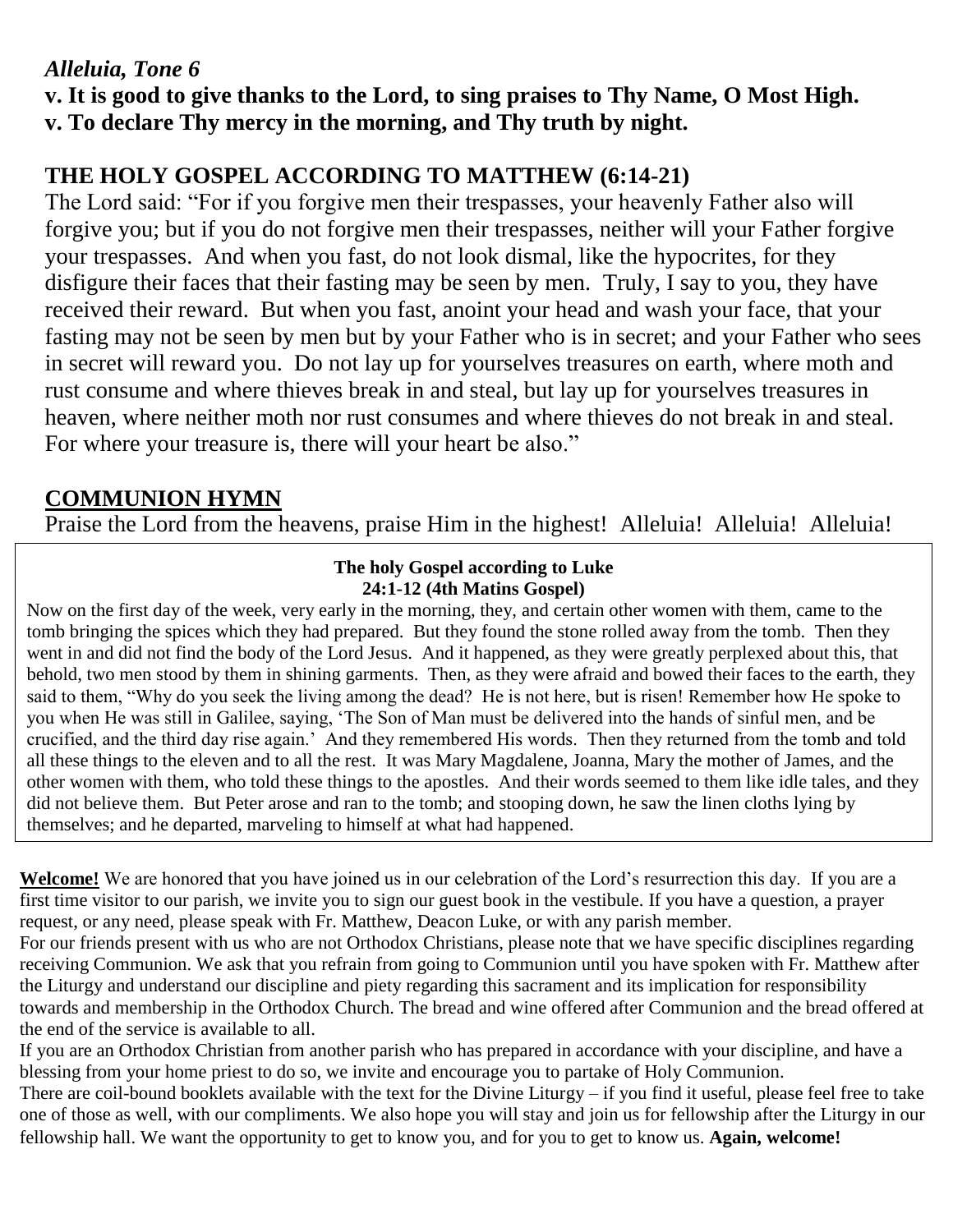

#### **CANDLE INTENTIONS FOR THE HEALTH AND BLESSINGS OF**

Joe Neely Congratulations! So proud of you being on the Dean's list Baba Larisa & Timosha Svetlana DeShaw Svetlana DeShaw Svetlana DeShaw Good health to all of our kids  $\&$  their families  $\&$  Angelo  $\&$  Christine Fr. Tom, Fr. Don, Fr. Paul, Fr. Anthony, Fr. Robert, Calvin, Larry, Helen, Angelo, Joan, Peggy, Bob, Angelo, Christine, Dorothy, Anna, Irene, Allen, Deborah, Luba, Kosta, Stojan, Mira, Bosa, Christopher, Allison, Jeanette, Katheryn, Joseph, Ted, Marlene, Gladys, my family and friends. Joe Tome Special Intention Joe Tome Mary, Angelo, Helen, Alex, Anna, Patsy Alex & Magda Popoff

#### **CANDLE INTENTIONS FOR BLESSED REPOSE**

Blessed Repose for our grandson Andrew 1  $\frac{1}{2}$  yrs. & baby grandson Matthew 4 mo. Angelo & Christine



**WELCOME** to all our friends and visitors. Please join us in our fellowship hall after Liturgy.

**COFFEE AND BAGELS** volunteers are needed. There is a signup sheet outside the kitchen window. Please commit to helping out so we can continue having this social time together.

**GREAT LENT** begins March 2<sup>nd</sup>. There will be a Compline with Canon of St. Andrew of Crete March 2<sup>nd</sup>-5<sup>th</sup> at 6:30 pm. Friday, March 6<sup>th</sup> at 6 pm there will be a Presanctified Liturgy & blessing of Koliva followed by a Lenten potluck. (No meat, poultry, eggs, dairy, fish, wine, olive oil or their by-products) Saturday, March  $7<sup>th</sup>$  at 9:30 am Confessions & 10 am Liturgy. Vespers at 5 pm followed by Confessions. All of these services are at St. Nicholas.

**LENTEN PRAYER PARTNER** Cards have been provided with the names of those at Liturgy today. Pick up the card with your prayer partner's name at the veneration of the cross. Pray for your prayer partner throughout Lent especially. At Pascha you may want to let them know you were praying for them with a card or note.

**CHESEFARE SUNDAY** today following Divine Liturgy. Everyone is welcome. A freewill offering will be taken.

#### **OUR CHARITY MINISTRIES**

I

**NORTH END SOUP KITCHEN** Please come & minister to Christ with our brothers & sisters March 5<sup>th</sup> from 9 am-1 pm. There is a signup sheet in the narthex. "Feeding the hungry is a greater work than raising the dead." St. John Chrysostom.

**HOPE IN A BOX** is collecting Feminine Care Products for the month of March. Place the items in the blue box in the hall. Catholic Charities Community Closet will distribute the items.

**FOOD DRIVE** Place non-perishable food items in the other blue box in the hall.